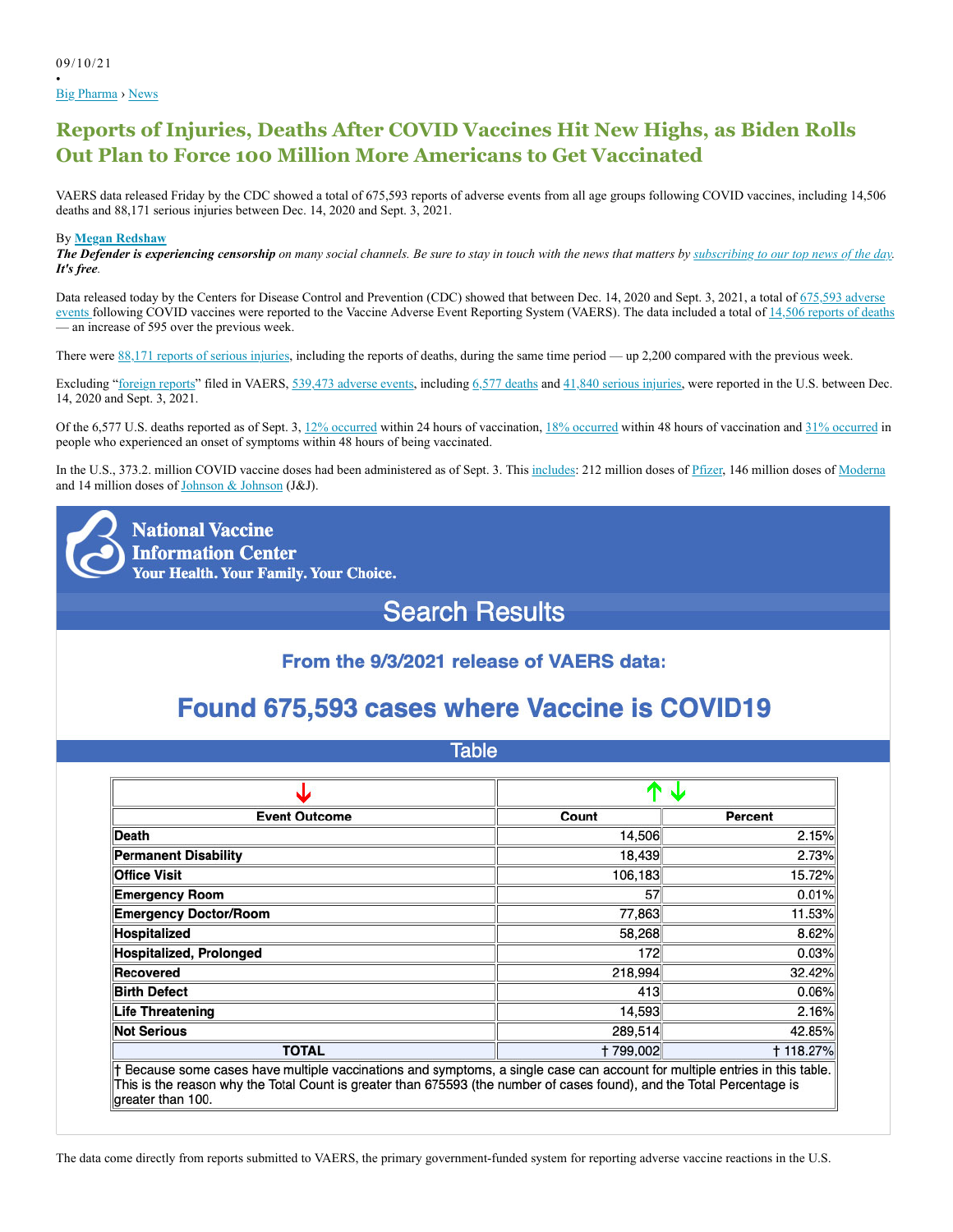Every Friday, VAERS makes public all vaccine injury reports received as of a specified date, usually about a week prior to the release date. Reports submitted to VAERS require further investigation before a causal relationship can be confirmed.

### **This week's U.S. data for 12- to 17-year-olds show:**

- 19,015 total adverse events, including 1,132 rated as serious and 19 reported deaths. Two of the 19 deaths were suicides.The most recent death involves one report of two patients [VAERS I.D. 1655100] who died after their second dose of Pfizer, including a 13-year old female. Other recent reported deaths include a 15-year-old boy (VAERS I.D. 1498080) who previously had COVID, was diagnosed with cardiomyopathy in May 2021 and died four days after receiving his second dose of Pfizer's vaccine on June 18, when he collapsed on the soccer field and went into ventricular tachycardia; and a 13-year-old girl (VAERS I.D. 1505250) who died after suffering a heart condition after receiving her first dose of Pfizer.
- 2,810 reports of anaphylaxis among 12- to 17-year-olds with 99% of cases
- attributed to Pfizer's vaccine.
- 469 reports of myocarditis and pericarditis (heart inflammation) with 462 cases attributed to Pfizer's vaccine.
- 101 reports of blood clotting disorders, with all cases attributed to Pfizer.

#### **This week's U.S. VAERS data, from Dec. 14, 2020 to Sept. 3, 2021, for all age groups combined, show:**

- 21% of deaths were related to cardiac disorders.
- 54% of those who died were male, 42% were female and the remaining death reports did not include gender of the deceased.
- The average age of death was 72.9.
- As of Sept. 3, 3,558 pregnant women reported adverse events related to COVID vaccines, including 1042 reports of miscarriage or premature birth.
- Of the 2,743 cases of Bell's Palsy reported, 50% were attributed to Pfizer vaccinations, 43% to Moderna and 7% to J&J.
- 570 reports of Guillain-Barré Syndrome, with 39% of cases attributed to Pfizer, 33% to Moderna and 27% to J&J.
- 144,785 reports of anaphylaxis with 41% of cases attributed to Pfizer's vaccine, 51% to Moderna and 7% to J&J.
- 9,051 reports of blood clotting disorders. Of those, 3,862 reports were attributed to Pfizer, 3,297 reports to Moderna and 1,843 reports to J&J.
- 2,362 cases of myocarditis and pericarditis with 1,487 cases attributed to Pfizer, 775 cases to Moderna and 92 cases to J&J's COVID vaccine.

Biden announces sweeping COVID vaccine mandates targeting the unvaccinated

As The Defender reported today, President Biden ordered sweeping new federal COVID vaccine requirements for as many as 100 million Americans including private sector employees, healthcare workers and federal contractors — threatening thousands in fines for businesses that do not comply.

In his speech, Biden made no exception for the millions of Americans with natural immunity, and did not mention exemptions for those with medical conditions or sincerely held religious beliefs.

Biden's plan mandates COVID vaccines, or weekly mandatory testing, for all employers with more than 100 employees. The vaccines will be mandated for all federal workers and government contractors — with no allowance for weekly testing.

Biden's plan also requires 17 million healthcare workers at Medicare and Medicaid participating hospitals and other healthcare settings be vaccinated.

Children's Health Defense Chairman Robert F. Kennedy, Jr. and longtime vaccine safety advocate, said Biden's move "to force universal obedience with an unwanted, ineffective and potentially dangerous medical intervention is anti science, anti-democratic and anti American."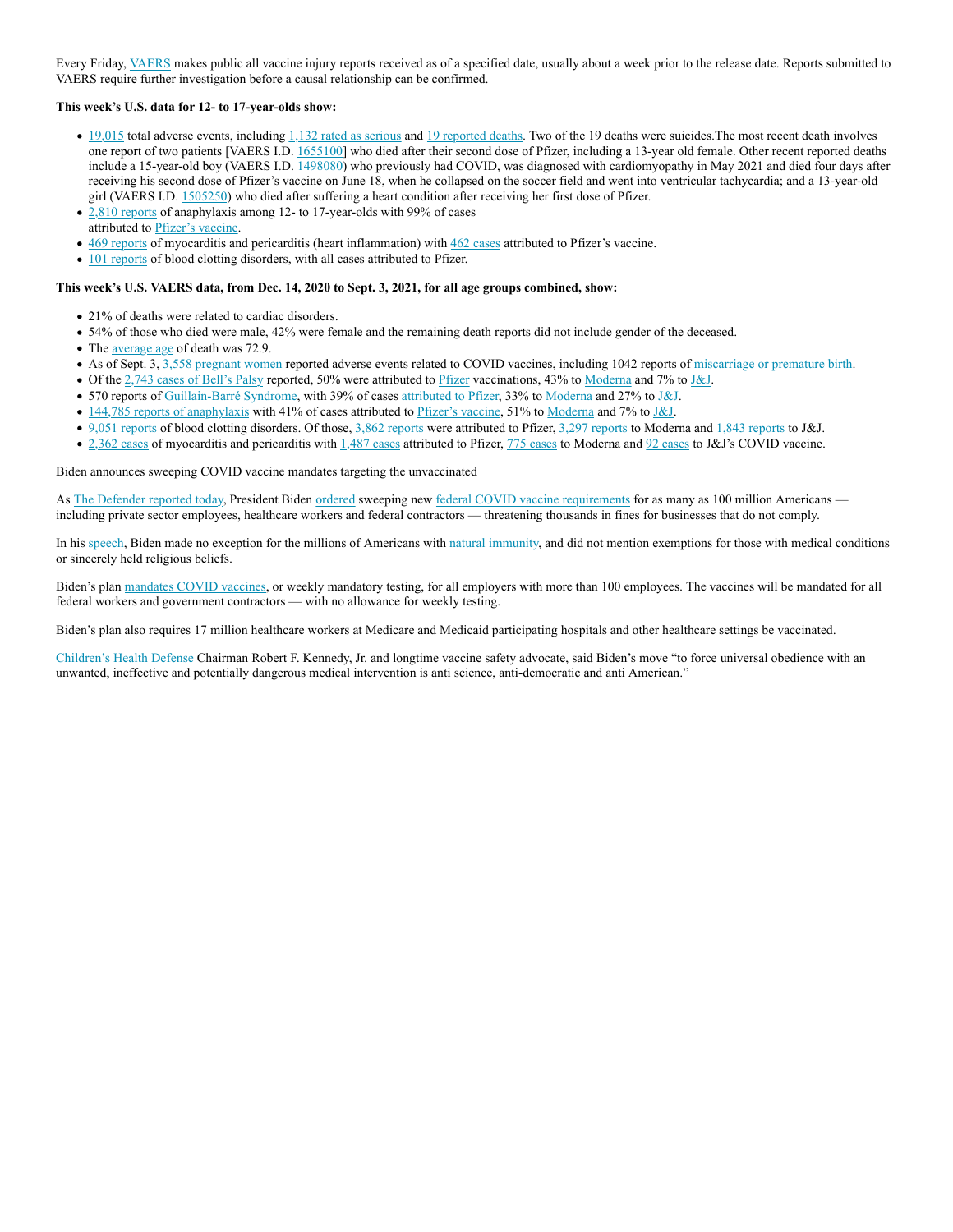**Robert F. Kennedy Jr** @RobertKennedyJr

Fauci's vaccine-centric policies have given America more COVID deaths + cases than any other nation. With 4.2% of global population, America has suffered 14.5% of all COVID deaths. Instead of firing Fauci, Biden is doubling down on his failed policies.

|      | Biden Orders 'Sweeping,' 'Unprecedented' Vaccine Mandates for Millions<br>President Biden on Thursday laid out a plan to boost vaccination numbers<br>that includes vaccine mandates for all federal contractors, healthcare<br>$\mathcal{S}$ childrenshealthdefense.org |  |
|------|--------------------------------------------------------------------------------------------------------------------------------------------------------------------------------------------------------------------------------------------------------------------------|--|
|      | 2:32 PM $\cdot$ Sep 10, 2021                                                                                                                                                                                                                                             |  |
| 4.7K | $\frac{1}{V}$ See the latest COVID-19 information on Twitter                                                                                                                                                                                                             |  |

#### **30-year-old woman develops neurological disorders following Pfizer vaccine**

The Defender this week featured a story about Dominique De Silva, a 30-year-old woman who developed severe neurological complications, pain and at times, an inability to walk, following her first dose of Pfizer's COVID vaccine.

In an exclusive interview, Dominique said she got vaccinated because she has only one parent, and wanted to protect her mother and loved ones. On March 18, she and her now husband received their first and only dose of Pfizer. She subsequently developed a number of symptoms, including changes in her vision, which progressed rapidly over the course of several weeks.

After seeing numerous doctors, some of whom said her symptoms were "in her head," Dominique was diagnosed with postural orthostatic tachycardia syndrome (POTS), a condition she did not have prior to being vaccinated, and autoimmune chronic demyelinating polyradiculoneuropathy — a rare type of autoimmune disorder where the body attacks the fatty coverings on the fibers that insulate and protect the nerves. She also had neuropathy and brain scan abnormalities.

According to the most recent data from VAERS, there have been 14,873 total reports of dystonia, dystonic tremors, neurodegenerative disorders, neurological symptoms, neuropathy, polyneuropathy and tremors following COVID vaccination.

#### **CDC changes definition of vaccine so it 'can't be interpreted to mean vaccines are 100% effective'**

The CDC revised its definition for vaccine and vaccination on its website, downgrading the definition of "vaccine" from a product that produces immunity to a preparation for protection. The agency said the new definition is "more transparent" and can't be misinterpreted.

"While there have been slight changes in wording over time to the definition of 'vaccine' on CDC's website, those haven't impacted the overall definition," a CDC spokesperson told The Epoch Times via email.

"The previous definition at Immunization Basics | CDC could be interpreted to mean that vaccines are 100% effective, which has never been the case for any vaccine, so the current definition is more transparent, and also describes the ways in which vaccines can be administered," the spokesperson said.

From 2015 to Aug. 31, a vaccine was defined as "a product that stimulates a person's immune system to produce immunity to a specific disease, protecting the person from that disease" and vaccination was "the act of introducing a vaccine into the body to produce immunity to a specific disease."

#### Earlier versions of a vaccine definition also included "immunity" in its definition.

The new definition for the vaccine now reads, "A preparation that is used to stimulate the body's immune response against diseases," while vaccination is "the act of introducing a vaccine into the body to produce protection from a specific disease."

Rep. Thomas Massie (R- K.y.) responded to the news in a tweet, telling his followers to check out the CDC's evolving definition of "vaccination" and noting the agency has been "busy at the Ministry of Truth."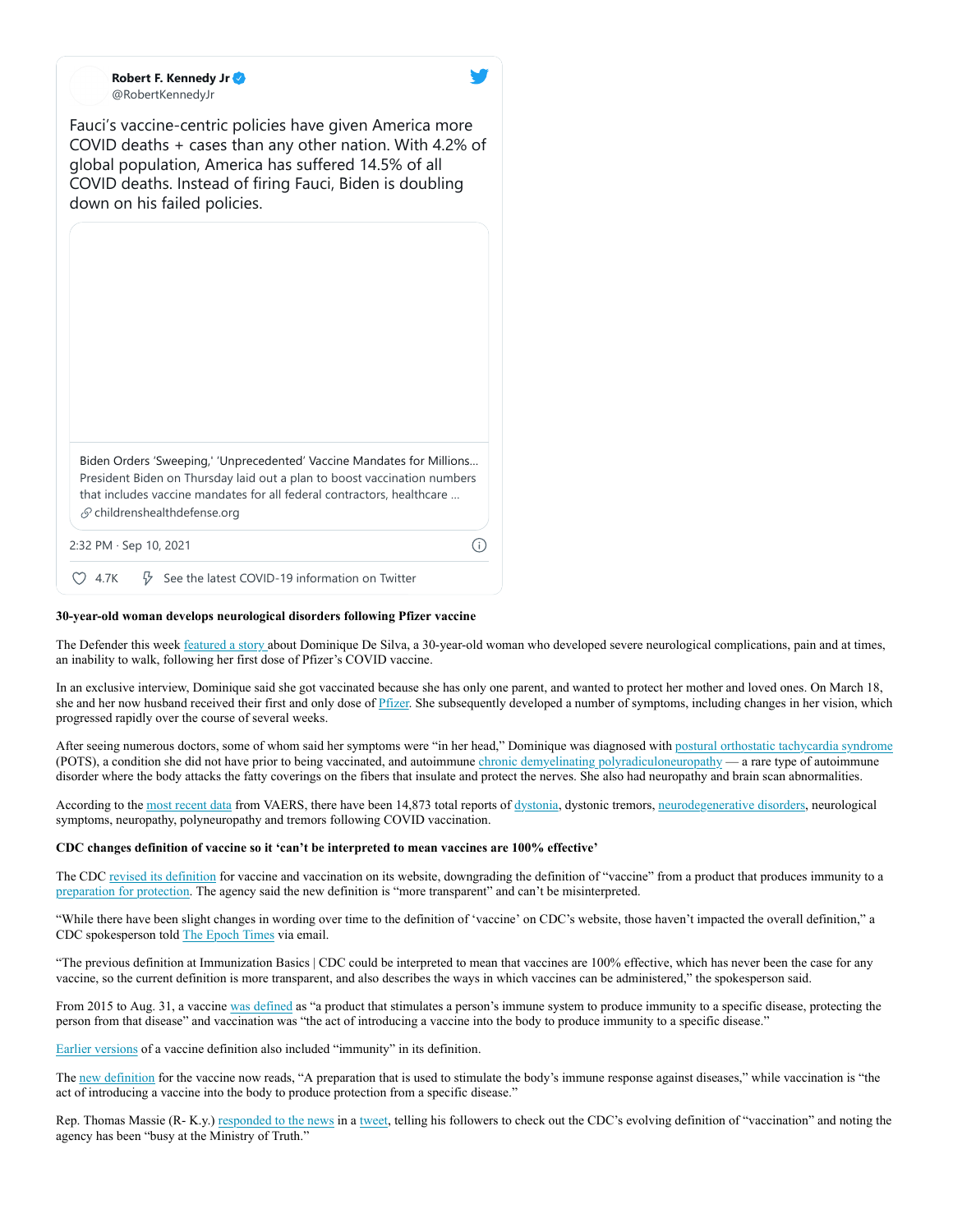| <b>Thomas Massie</b><br>@RepThomasMassie                                                                 |    |
|----------------------------------------------------------------------------------------------------------|----|
| Check out @CDCgov's evolving definition of "vaccination."<br>They've been busy at the Ministry of Truth: |    |
|                                                                                                          |    |
|                                                                                                          |    |
|                                                                                                          |    |
|                                                                                                          |    |
|                                                                                                          |    |
|                                                                                                          |    |
| 10:11 AM · Sep 8, 2021                                                                                   | G. |
| $\sqrt[3]{ }$ See the latest COVID-19 information on Twitter<br>21.9K                                    |    |

## **NIH awards \$1.67 million to study possible link between menstrual disorders and COVID vaccines**

Five institutions will explore potential links between COVID vaccines and menstrual irregularities after the National Institutes of Health (NIH) awarded five one-year supplemental grants totaling \$1.67 million to explore potential links between COVID vaccines and menstrual changes.

The year-long study initially will follow 400,000 to 500,000 unvaccinated participants to observe changes that occur following each dose. Researchers will assess the prevalence and severity of post-vaccination changes to menstrual characteristics, including flow, cycle length, pain and other symptoms.

The analyses will account for other factors that can affect menstruation — such as stress, medications and exercise — to determine whether the changes are attributable to vaccination.

The NIH was made aware in April that thousands of women reported changes in their menstrual cycles following COVID vaccination — including missed, irregular and heavy periods. The effect of COVID vaccines on menstrual cycles was not assessed in clinical trials.

According to the most recent data from VAERS, between Dec. 14, 2020 and Sept. 3, 2021 there have been 8,184 total reports of menstrual disorders after vaccination with a COVID vaccine.

ORDER TODAY: Robert F. Kennedy, Jr.'s New Book — 'The Real Anthony Fauci' **100+ youth sent to hospital for vaccine-related heart problems**

A report released last week by Public Health Ontario (PHO) showed the incidence of heart inflammation following mRNA vaccination was significantly more prevalent in young people.

As of Aug. 7, there were 106 incidents of myocarditis and pericarditis in people under the age of 25 in Ontario — slightly more than half of the total of all such incidents. There were 31 cases in the 12- to 17-year age group and 75 cases in 18- to 24-year-olds.

The reporting rate for heart inflammation in those 18 to 24 was seven times higher with Moderna than with Pfizer.

Since the start of the COVID immunization program in Ontario on Dec. 13, there have been a total of 314 reports of myocarditis or pericarditis following receipt of mRNA COVID vaccines, 202 emergency room visits across all age groups, 146 hospitalizations and three cases resulting in ICU admission.

## **187 days and counting, CDC ignores The Defender's inquiries**

According to the CDC website, "the CDC follows up on any report of death to request additional information and learn more about what occurred and to determine whether the death was a result of the vaccine or unrelated."

On March 8, The Defender contacted the CDC with a written list of questions about reported deaths and injuries related to COVID vaccines. We have made repeated attempts, by phone and email, to obtain a response to our questions.

Despite multiple phone and email communications with many people at the CDC, and despite being told that our request was in the system and that someone would respond, we have not yet received answers to any of the questions we submitted. It has been 187 days since we sent our first email to the CDC requesting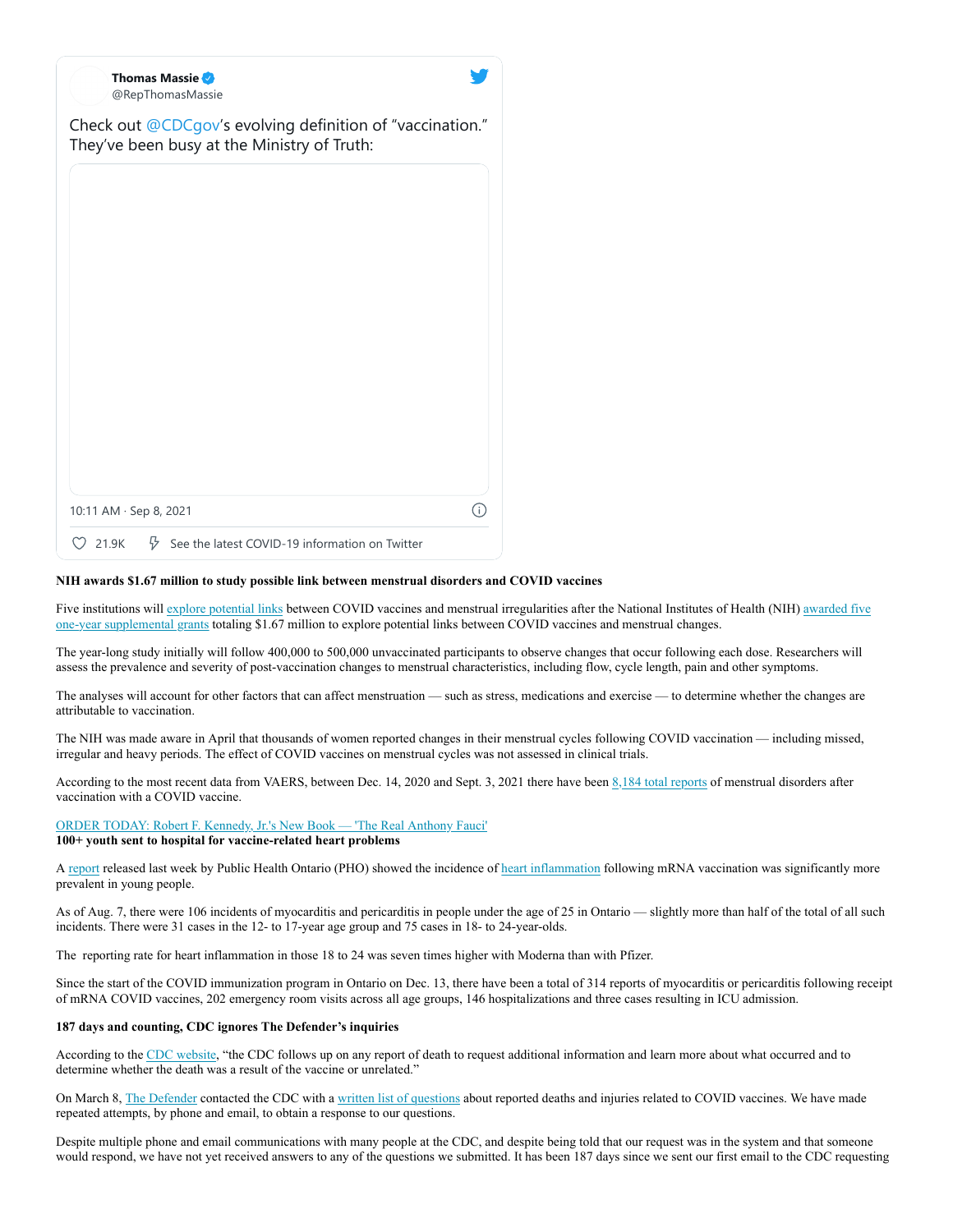# information.

Children's Health Defense asks anyone who has experienced an adverse reaction, to any vaccine, to file a report following these three steps.

Suggest a Correction



Megan Redshaw

Megan Redshaw is a freelance reporter for The Defender. She has a background in political science, a law degree and extensive training in natural health.

Sign up for free news and updates from Robert F. Kennedy, Jr. and the Children's Health Defense. CHD is planning many strategies, including legal, in an effort to defend the health of our children and obtain justice for those already injured. Your support is essential to CHD's successful mission.

Republishing Guidelines